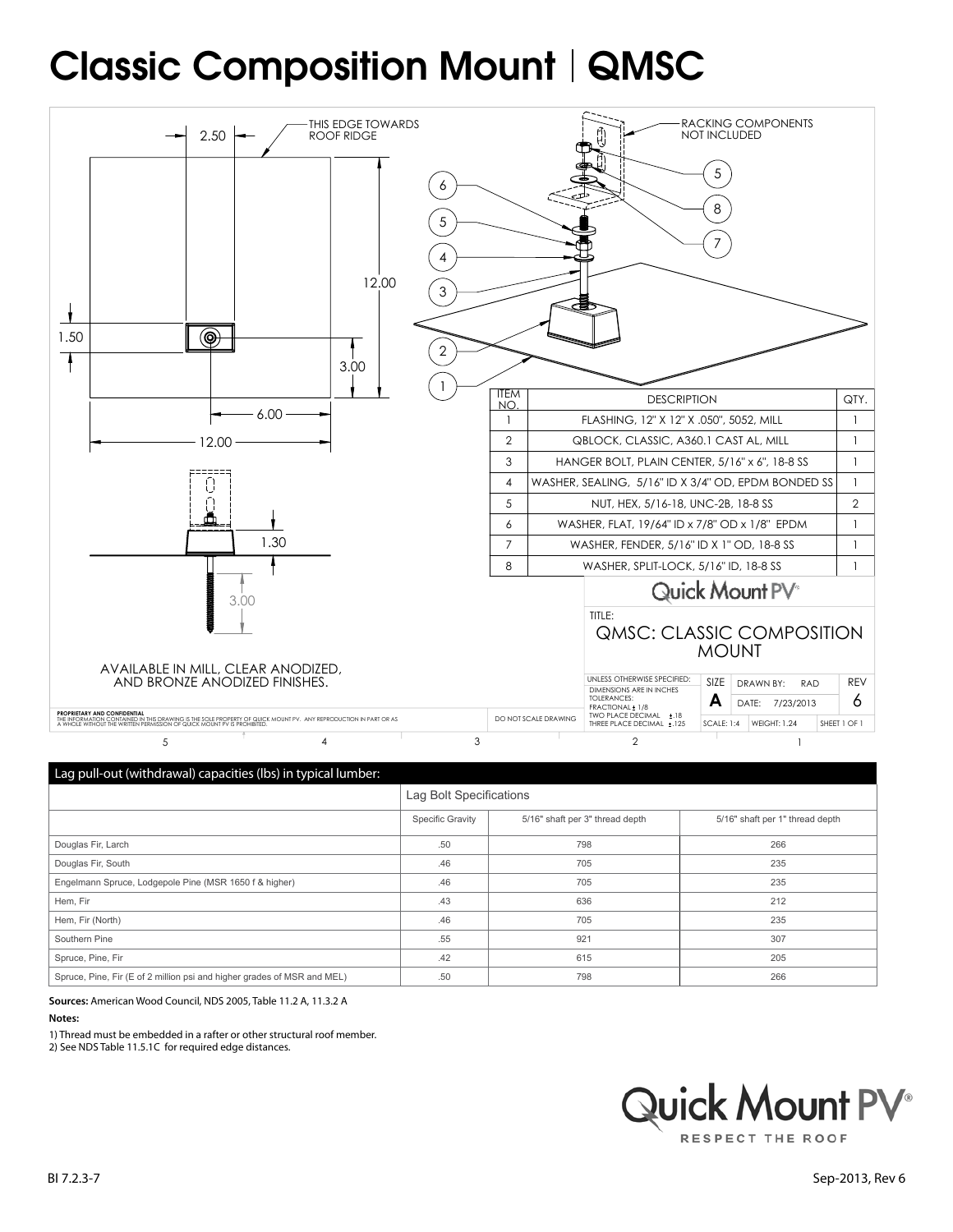## Classic Composition Mounting Instructions

**Installation Tools Required:** tape measure, roofing bar, chalk line, stud finder, caulking gun, sealant compatible with roofing materials, drill with 7/32" long-style bit, drill or impact gun with 1/2" deep socket.

#### **WARNING:** Quick Mount PV products are NOT designed for and should NOT be used to anchor fall protection equipment.



Locate, choose, and mark centers of rafters to be mounted. Select the courses of shingles where mounts will be placed.



Carefully lift composition roof shingle with roofing bar, just above placement of mount. Remove nails as required. See "Proper Flashing Placement" on next page.



Insert flashing between 1st and 2nd course. Slide up so top edge of flashing is at least 3/4" higher than the drip edge of the 3rd course and lower flashing edge is above the drip edge of 1st course. Mark center for drilling.



Using drill with 7/32" bit, drill pilot hole into roof and rafter, taking care to drill square to the roof. Do not use mount as a drill guide. Drill should be 'long style bit' aka 'aircraft extension bit' to drill a 3" deep hole into rafter.



Clean off any sawdust, and fill hole with sealant compatible with roofing materials.



Slide flashing into position. Prepare hanger bolt with hex nut and sealing washer. Insert into hole and drive hanger bolt until QBlock stops rotating easily. **Do NOT over torque.**



Insert EPDM rubber washer over hanger bolt into block.



Using the rack kit hardware, secure the racking (L-foot) to the mount using torque specs from racking manufacturer. If racking manufacturer does not specify torque setting, tighten to 13 ft.-lbs. BI 7.2.3-7

You are now ready for the rack of your choice. Follow all the directions of the rack manufacturer as well as the module manufacturer.

All roofing manufacturers' written instructions must also be followed by anyone modifying a roof system. Please consult the roof manufacturer's specs and instructions prior to touching the roof.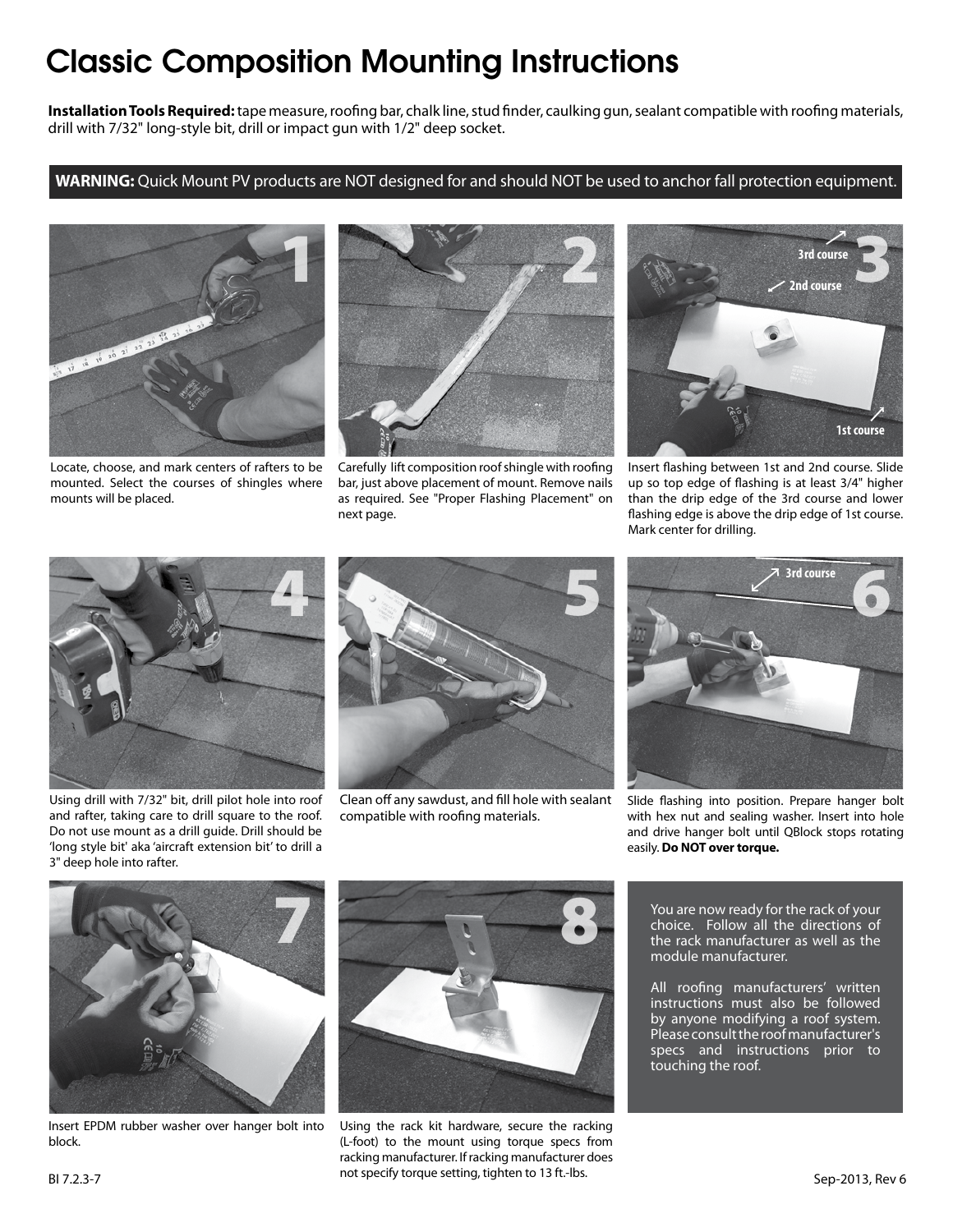### Reference and Tips



### **Additional tips and information for installing mounts:**

- See Classic Composition Mount install and Quick Tips videos on nail removal, bolt prep, and more at: **www.quickmountpv.com/support/videos.html**
- It is not necessary or advisable to use nails or other fasteners to secure the perimeter of **the flashing.**
- The Classic Composition Mount is made to work with standard and high-definition composition/ **asphalt and wood shingle roofs with 5" to 5-5/8" courses. If the exposed surface of the course exceeds this measurement you may need to use our Classic Shake Mount instead.**
- Depending on the season and climate, size and location of seal tabs, and quality of the shingles, **the seal tabs that adhere the shingle courses together may not effectively seal the shingles to the flashings. If this is the case, simply add several quarter-sized dabs of manufacturer accepted sealant or asphalt roofing cement, meeting ASTM D 4586 Type II, between the flashing and the shingle above.**
- Mounts should not be installed in areas of the roof susceptible to ice damming. Water ponding **under the shingles can reach the bolt penetration.**
- Take care not to damage the roofing material while working on the roof. Removing stone granules **and deforming the shingles in any way can shorten the lifespan of the roofing. The value of the solar array is directly affected by the condition of the roof it is attached to.**